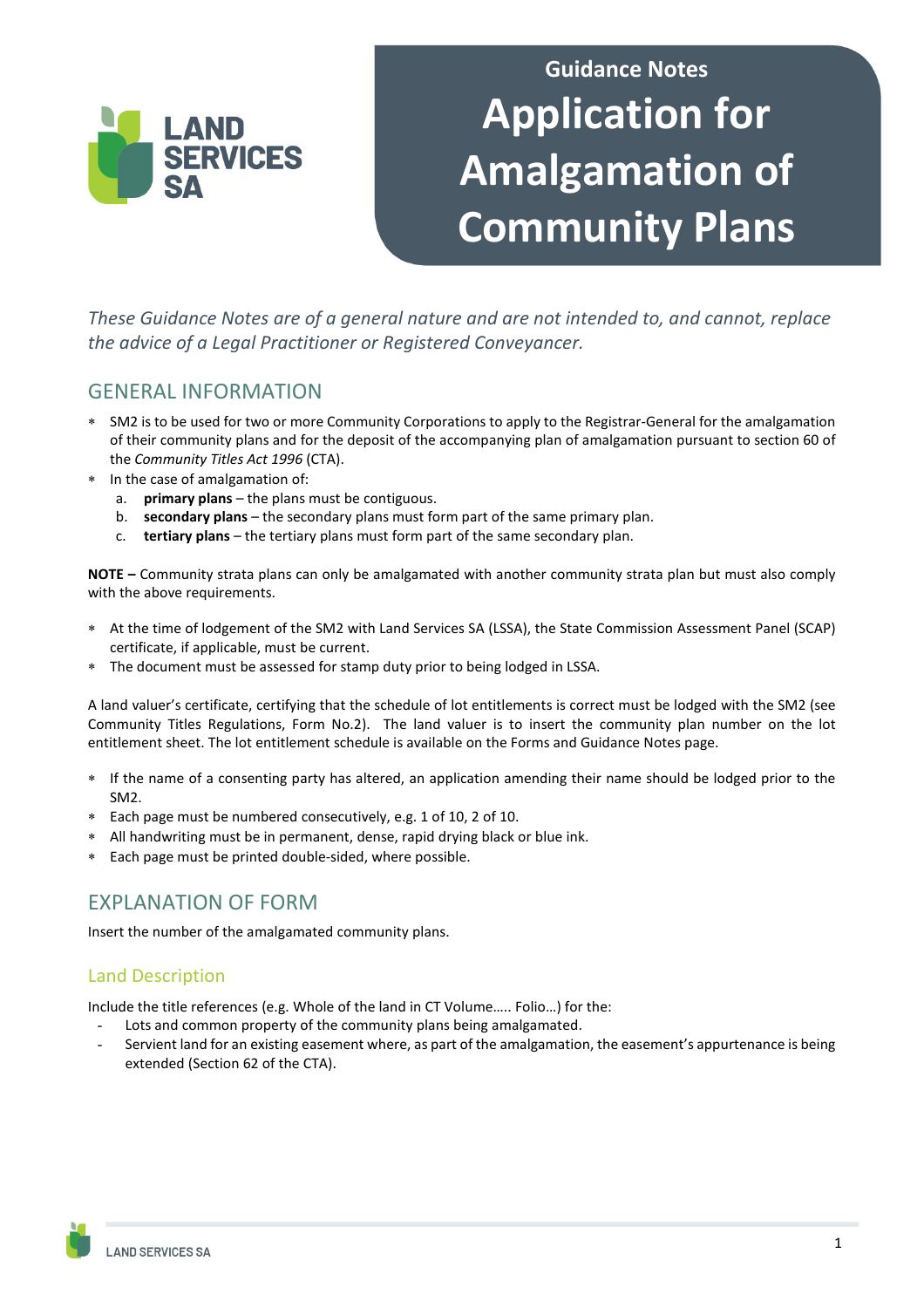# Address of Corporation

Insert postal address for the new corporation. If this address disagrees with that given for one of the previous corporations, the change of address for the site must be authorised by the local government authority. This can be by letter attached signed by an authorised officer of the authority.

## Applicants

Insert full names and address of corporations applying for the amalgamation of the schemes

## Request by Applicant(s)

Insert the number of the community plans being amalgamated.

## Schedule of Mode of Issue

Insert the relevant details for all of the new titles being issued as a consequence of the amalgamation.

#### *Lot No./CT reference*

Insert the land description for all new titles being issued. If the land is:

- a. A parcel in the plan of amalgamation, refer to only the Lot number or Common Property.
- b. Outside of the plan, show the land's title reference or land description.

#### *Full name, address and mode holding*

Show the full name, address and mode of holding (if required) of the proprietor(s) for the titles to be issued.

**Note:** With amalgamation the CTA does not provide for any variation to an existing mode of holding.

#### *Estates or Interests*

State all of the registered interests against the affected parcel after registration of the SM2.

The registered interests must be disclosed accurately and in the required order to indicate if the estate or interest covers all or portion of the land in the resultant parcels. For example

L 5236421 (shop1 in F226425) AG 602389 of portion M 8245226

When no estates or interests exist, insert "Nil". Note – Easements are not shown in this column.

## Execution by Community Corporations

Is to be dated and the execution by Corporations must conform to the prescribed formalities for affixing of the common seal (Section 73 of the CTA).

Consent to the Amalgamation of Community Plans Consents are required from all persons set out in sections 61 and 62 of the CTA.

#### *Consenting party*

Show consenting party's full name, including if a company their ACN or ABN, and their address.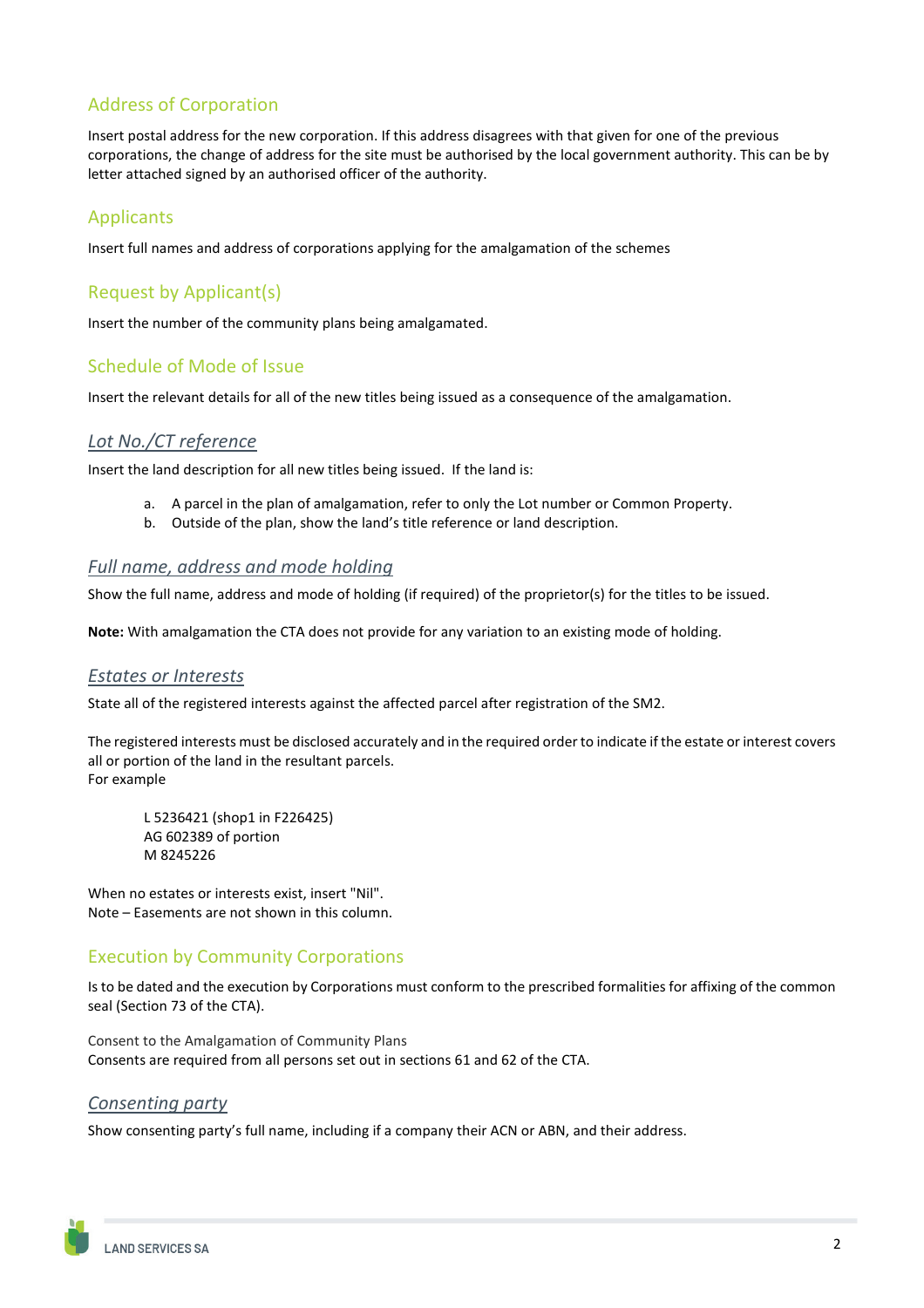## *Nature of estate or interest held*

State the nature of the estate or interest held (i.e. Registered proprietor of C.T…., Mortgagee etc)

#### *Statement of Effect on estates or interests of consenting parties*

Insert Interest affected (e.g. CT 5678/23, M 34567812, L 6785892, etc.)

Show effect on the interest, if any, e.g. Variation of easement (TG 9632145) to be appurtenant to the whole of the common property.

If there is no effect insert NIL. Do not use N/A.

Insert Consideration/Value for Stamp Duty purposes.

#### *Consent to amalgamation*

Insert the numbers of the community plans being amalgamated

Must be dated.

#### Execution by consenting party

If the consenting party is a natural person who is signing in his or her own right, he or she must sign his or her usual signature in the place indicated on the form. A different format must be used where a person is not signing in his or her own right (e.g. He or she is signing as attorney for the consenting party.)

Pursuant to Section 267 of the *Real Property Act 1886* (RPA), the witness to consenting party's execution must be an adult (aged 18 years or over) who knows the consenting party personally or has satisfied him or herself as to the identity of the consenting party. The witness cannot be a party to the instrument. The witness must sign his or her name and print his or her full print, address and business hours telephone number legibly beneath their signature.

Pursuant to Section 268 of the RPA, a witness is guilty of an offence if he or she does not know the person executing the instrument personally and has no reasonable ground on which to be satisfied as to the person's identity, OR knows or has reasonable grounds for suspecting that the person signing the instrument is not a party to the instrument or does not have the authority to sign on behalf of the party.

*- Maximum Penalty - \$5,000 or 1 year imprisonment.*

If the consenting party is a body corporate, its execution must conform to any prescribed formalities.

# **CERTIFICATION**

Any inapplicable certification statement(s) must be deleted.

Certification statements must be made by the Certifier, being one of the following:

- a. A legal practitioner
- b. A registered conveyancer

All 3 certifications shown on Form SM2 apply where the Certifier is a registered conveyancer or legal practitioner.

Note: - An attorney or a body corporate cannot make certification statements.

The Registrar-General's [Verification of Identity](https://www.landservices.com.au/property-professionals/registrar-general/statutory-instruments/verification-of-identity) and [Verification of Authority](https://www.landservices.com.au/property-professionals/registrar-general/statutory-instruments/verification-of-authorityrity) requirements must always be complied with.

Penalties of up to \$10,000 or 2 years imprisonment apply, where a prescribed person provides a false certification under section 273(1) of the *Real Property Act 1886*.